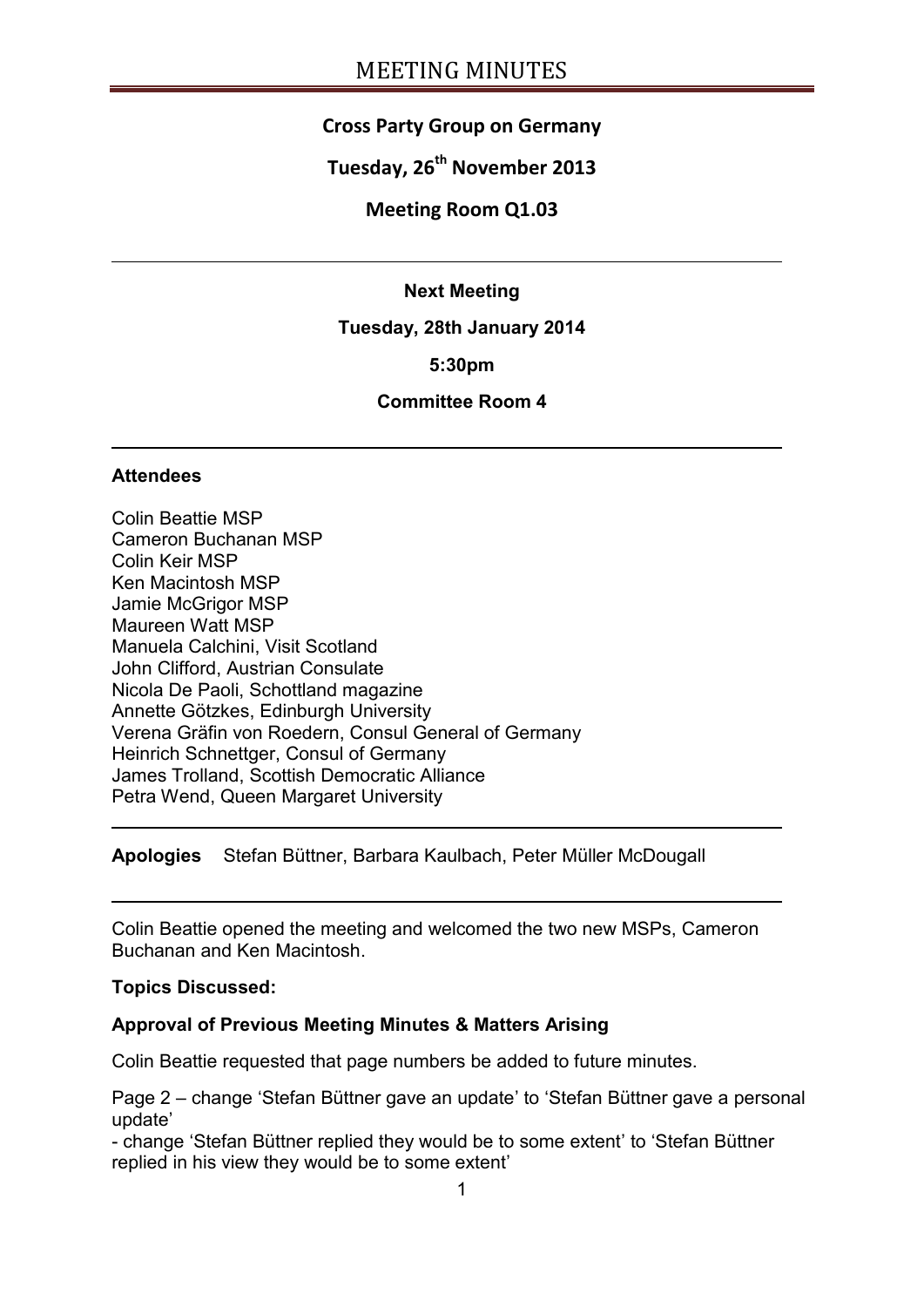- change 'Stefan Büttner mentioned that they had been damaged' to 'Stefan Büttner mentioned that he felt they had been damaged'

- change 'Annette Götzkes said that the Christian Socialist Party are quite right-wing and therefore the Bavaria result may not be a real indicator of the General Election.' to 'Annette Götzkes said that she thought the Bavaria result may not be a real indicator of the General Election.'

#### **Subject to the corrections made, the minutes were approved. Along with the meeting note, the minutes from the last meeting were also approved.**

Manuela Calchini said she would forward the International Passenger Survey (IPS) numbers to Graeme Henderson.

Graeme Henderson confirmed he had arranged for Carsten Raun from Edinburgh Oktoberfest to come and speak to the group at the January meeting.

Colin Beattie asked the group to suggest speakers for the forthcoming year, and proposed Fiona Hyslop to talk about her view on Europe. Jamie McGrigor suggested someone to speak about the Barcelona Project, a primary school project where children are taught more than one language. Ken Macintosh thought Alasdair Allan would be the best person to approach. Colin Beattie noted that Michael Russell might also come in.

Ken Macintosh noted that the teaching of German in Scottish schools is declining and suggested asking the British Council.

#### **ACTION POINT - Graeme Henderson to send Ken Macintosh the previous CPG minutes to provide background to the group's work**

Annette Götzkes proposed asking Anne Robertson, the Language Advisor at City of Edinburgh Council.

John Clifford noted that the British Council often overlooked the fact that Germany is not the only German-speaking country in Europe and suggested that the CPG could look into how Scotland has benefitted from Austrian and Swiss nationals coming to the country. John Clifford further mentioned that the CPG may want to analyse the calibre of people teaching German in Scottish schools.

Petra Wend confirmed that she is on the advisory board to the British Council Scotland, and suggested that the CPG ask the chair, James Boyle, along to speak to the CPG. Petra Wend stated that there is no one person responsible for promoting language assistants but that they were all collectively responsible for pushing language assistants in Scotland and creating a marketing campaign to ensure that councils continue investing in assistants; as a result of this campaign the number of students had risen in recent years.

Cameron Buchanan said that the previous German consul was very active in going round schools to promote the German language, but that the consul had stated the problem was encouraging schools to take on German nationals to teach for a year. Petra Wend noted that the schools chose how to spend their own funding. John Clifford said the uptake from the Austrian side had declined. Petra Wend stated that funding had risen.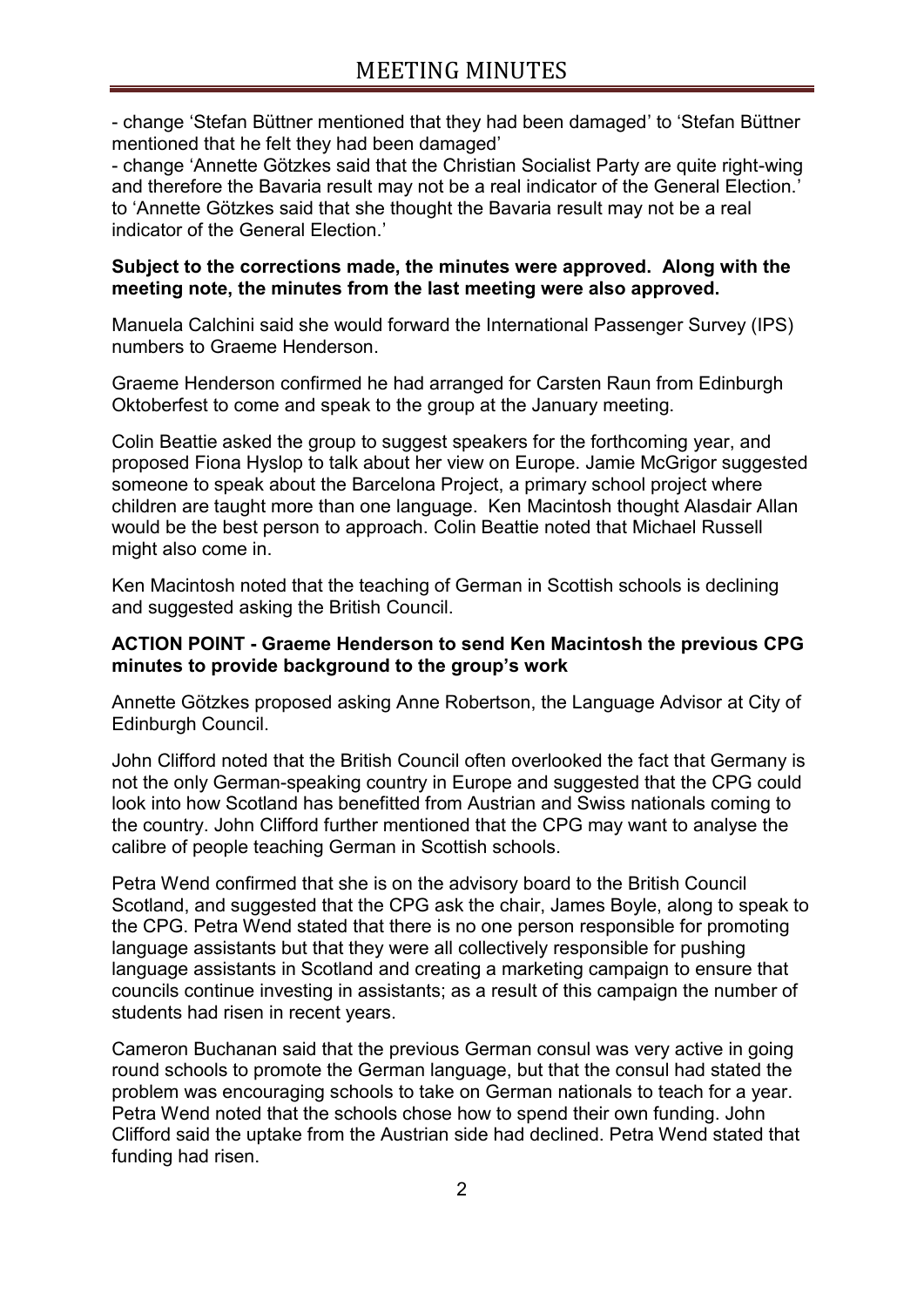Colin Beattie said that the Goethe Institut had offered a 'free day' where they would visit schools, and it would be interesting to know how many schools took up this offer.

#### **ACTION POINT – Graeme Henderson to ask the Goethe Institut what the take up was for the 'free day' offer, and if they thought it was successful.**

Verena Gräfin von Roedern said that the German Consulate had launched a programme where 19 language assistants were invited to teach German for six months in Scotland as part of their degree. The assistants would receive an Erasmus scholarship (350 Euro monthly) and would also be paid by the competent Scottish authorities additional £350 each month.

Petra Wend noted that, in a positive development, around 3-4 months ago the General Teaching Council for Scotland had made it a requirement that anyone who wanted to become a teacher in Scotland required at least one foreign language up to Standard Grade level. Ken Macintosh said that a foreign language used to be a requirement to study at universities. John Clifford asked if the CPG could raise the language requirement with universities.

Colin Beattie asked if the group had clarified inviting someone from the British Council. Petra Wend advised writing to James Boyle to ask who best to invite. Ken Macintosh suggested inviting an academic instead, so the group can have an informed discussion on language education in Scotland. Petra Wend noted that the group could invite the head of DELC at Edinburgh University's School of Literatures, Languages and Cultures. Annette Götzkes suggested inviting either Alan MacNiven or Huw Lewis from Edinburgh University.

### **ACTION POINT – Annette Götzkes to approach Alan MacNiven or Huw Lewis to speak to the CPG**

Annette Götzkes said that another approach is to send out student ambassadors into schools. These ambassadors were preferably fourth year students who had spent a year abroad and could advocate their experiences to their peers. The ambassadors themselves could be given a certificate from the Consulate as official recognition. Annette Götzkes noted that she would need help finding out which schools taught German.

Petra Wend mentioned the 'Adopt An International Student' programme, which sees students spending a whole year with a school teaching them about their country. Petra Wend further mentioned the 'HOST' programme, where international students spend a weekend with a Scottish family.

Colin Keir noted that Cathy Fullerton at Edinburgh City Chambers would be the best person to approach re. secondary schools in Edinburgh that taught German.

# **ACTION POINT – Colin Keir to approach Cathy Fullerton**

Annette Götzkes said that Boroughmuir High School seemed to be quite an active school in supporting German. Cameron Buchanan noted that many private schools may also be active in this regard.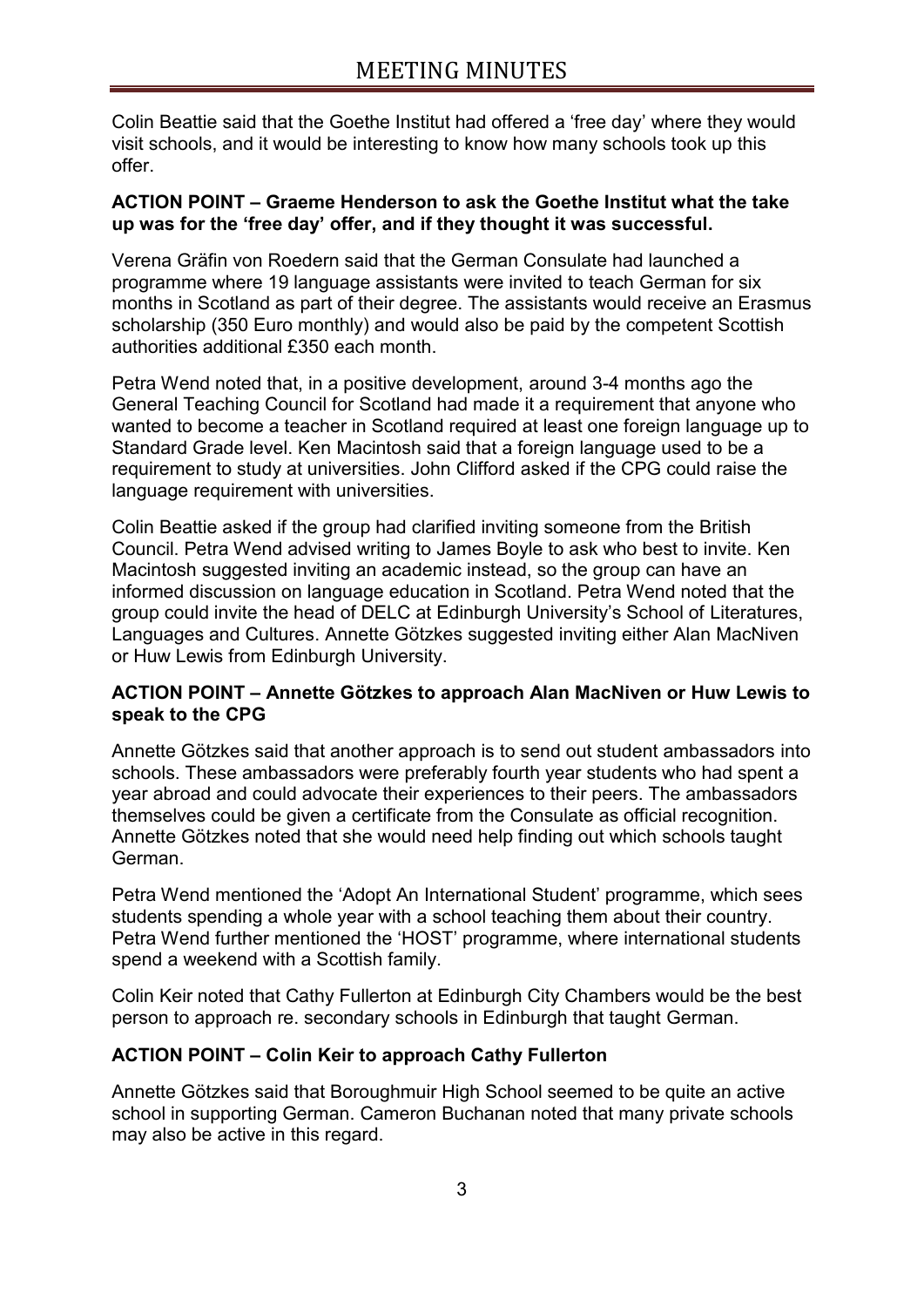John Clifford asked if the CPG could discuss the educational issues with the Academic Standards Council in Edinburgh. Colin Beattie said this would be worth trying.

Annette Götzkes said that their students performed an annual play and it would be a nice idea to take the play into schools for pupils to study it, so it would become more of an outreach activity.

Colin Beattie noted that the preceding discussion had given the CPG various options for guests and discussion for the forthcoming year. Graeme Henderson mentioned that he had invited Petra Wetzel, the owner of the West Brewery, to speak to the group in March.

Colin Beattie asked what else the group should be looking at. John Clifford said that the green agenda was one to keep in mind, especially looking at the cooperation between Scotland, Switzerland, Austria and Germany. Colin Beattie noted that it might be good to get someone in the industry to speak to the group. John Clifford felt it would be beneficial to bring in someone involved with local initiatives.

Colin Keir mentioned Nova Innovation as a renewable energy company with a German partner who could be invited to speak. Jamie McGrigor said that forestry is a topic that could be discussed, given that Germany and Austria have a strong, sustainable, ongoing method of producing timber while Scotland may be facing a crisis due to lack of planting new trees. John Clifford suggested the Austrian Trade Commissioner to speak on this topic.

Colin Beattie asked the group to confirm if they were happy to have renewables as a discussion topic. The response was positive. John Clifford stated he could approach the Austrian Commercial Attaché and Trade Commissioner once the CPG had chosen a date.

# **Economic Update**

Peter Müller-McDougall had sent the group an article, taken from the Glasgow Herald on 20<sup>th</sup> November 2013, about the unveiling in Switzerland of a strategy to increase turnover from industrial biotechnology in Scotland from £189m to £900m by 2025. Colin Beattie said that he would shortly be meeting with Ingenza, one of the featured companies, and he would ask them about this article and then report back to the CPG.

Ken Macintosh mentioned the McMittelstand Conference, which was scheduled to take place on 3<sup>rd</sup> December at Edinburgh University and featured John Swinney as one of the guest speakers. The focus of the Conference was about Scotland learning from the German economic model. Verena Gräfin von Roedern said that she had received an invitation to this Conference but was unable to attend; however, a representative from the German/British Chamber of Industry would be attending.

Ken Macintosh noted that German researchers were expected to attend a conference on shale gas in Edinburgh on 11<sup>th</sup> December.

# **Political Update**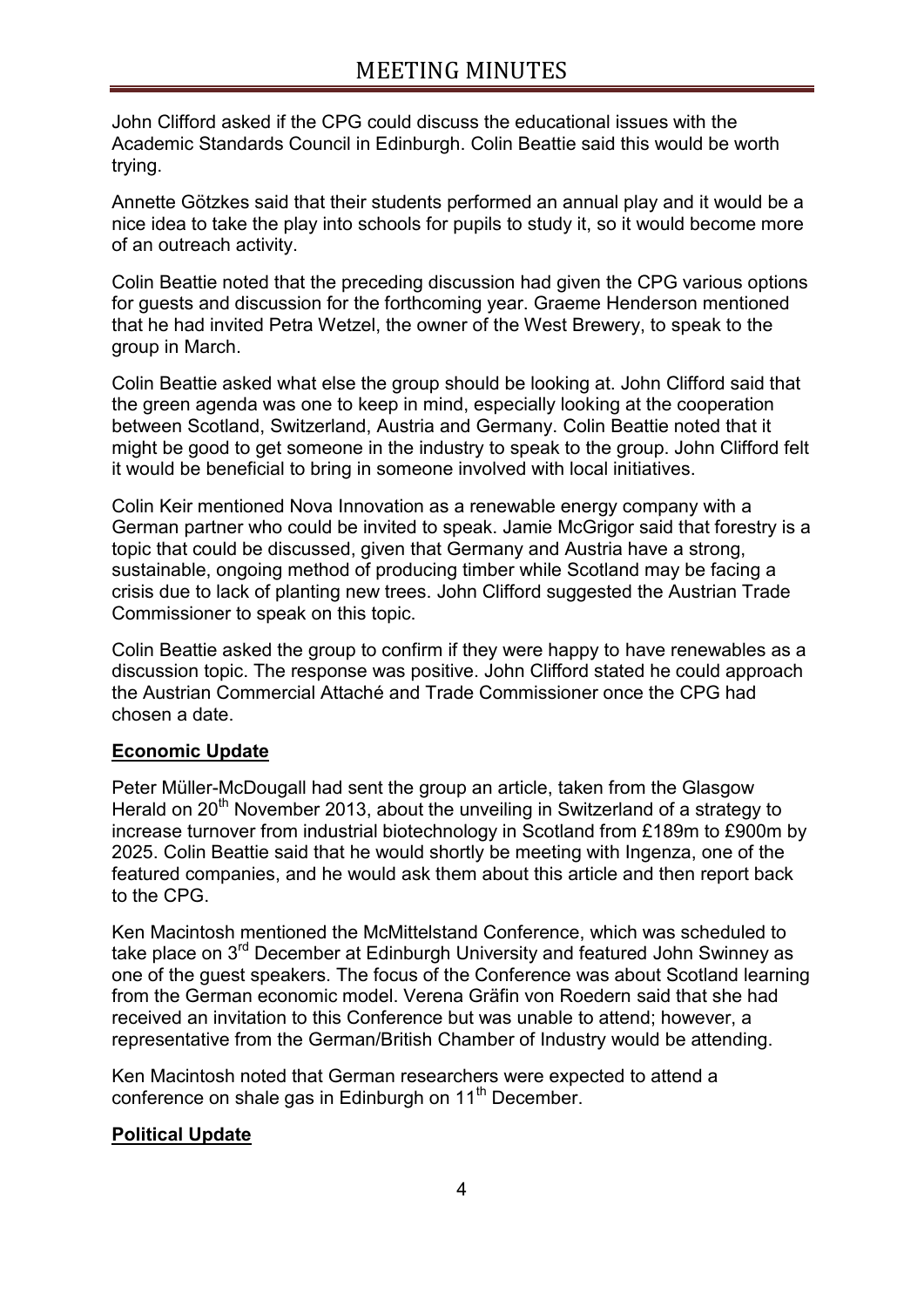In his absence, Stefan Büttner had provided the group with a personal written political update. The CPG noted his update.

Within the context of the ongoing coalition negotiations, the Consul General of Germany underlined that the two biggest German parties (CDU/CSU and SPD) had both hoped to form a coalition with a small partner (Liberal Democrats or Greens respectively) as opposed to a grand coalition. The coalition negotiations proved challenging for both parties. Colin Beattie asked how long the negotiations had been going on. Verena Gräfin von Roedern said for about two months.

John Clifford remarked on the Austrian elections, which he noted he ended in a stalemate and that the parties involved had chosen to compromise as a solution. John Clifford felt that this was resulting in a decline in both the larger parties as they get closer together, resulting in them winning fewer votes at each election.

Colin Beattie noted that the European Parliamentary elections were due in six months but that no one was speaking about them. Verena Gräfin von Roedern said that there had recently been some stories in the press about both David McAllister, the leader of the Christian Democratic Union, and also the Liberal candidate for the Euro elections. Cameron Buchanan noted that we'd be more likely to see campaigning around 2-3 months before the elections.

Colin Beattie spoke about the Scottish perspective, especially in light of today's publication of the Scottish Government's 'White Paper' on independence. Colin Keir noted that, in the case of a 'No' vote, the proposed UK European referendum could cause a crazy situation as Scotland only has 6 MEPs – the same as Humberside and fewer than Malta and Luxembourg. Colin Keir felt that this may result in an increase in UKIP MEPs and the potential for the UK to be taken out of Europe.

James Trolland mentioned that he works with the Scottish Democratic Alliance (SDA), which is similar to the Christian Democrats in Germany. The SDA has fielded candidates in Scottish elections and this was an indication that the centre-right voice was evolving in Scotland.

Cameron Buchanan emphasised that Scotland only having six MEPs was a major problem. John Clifford asked if independence would result in more MEPs. Colin Beattie said this would be part of negotiations.

# **Culture Update**

John Clifford spoke about a new initiative at Edinburgh University about cultural diplomacy. Verena Gräfin von Roedern said she would be going to the launch of this initiative. Manuela Calchini noted that Fiona Hyslop is very keen on this topic, and Colin Beattie said the CPG could ask Fiona to touch on this when she next speaks to the Group.

Petra Wend stated that she will become the auditor of German Universities from January 2014 onwards, and that her field will be international strategy.

Annette Götzkes noted that Stefan Büttner was arranging a German-Scottish symposium on transport policy on Thursday 28<sup>th</sup> November. Annette Götzkes also